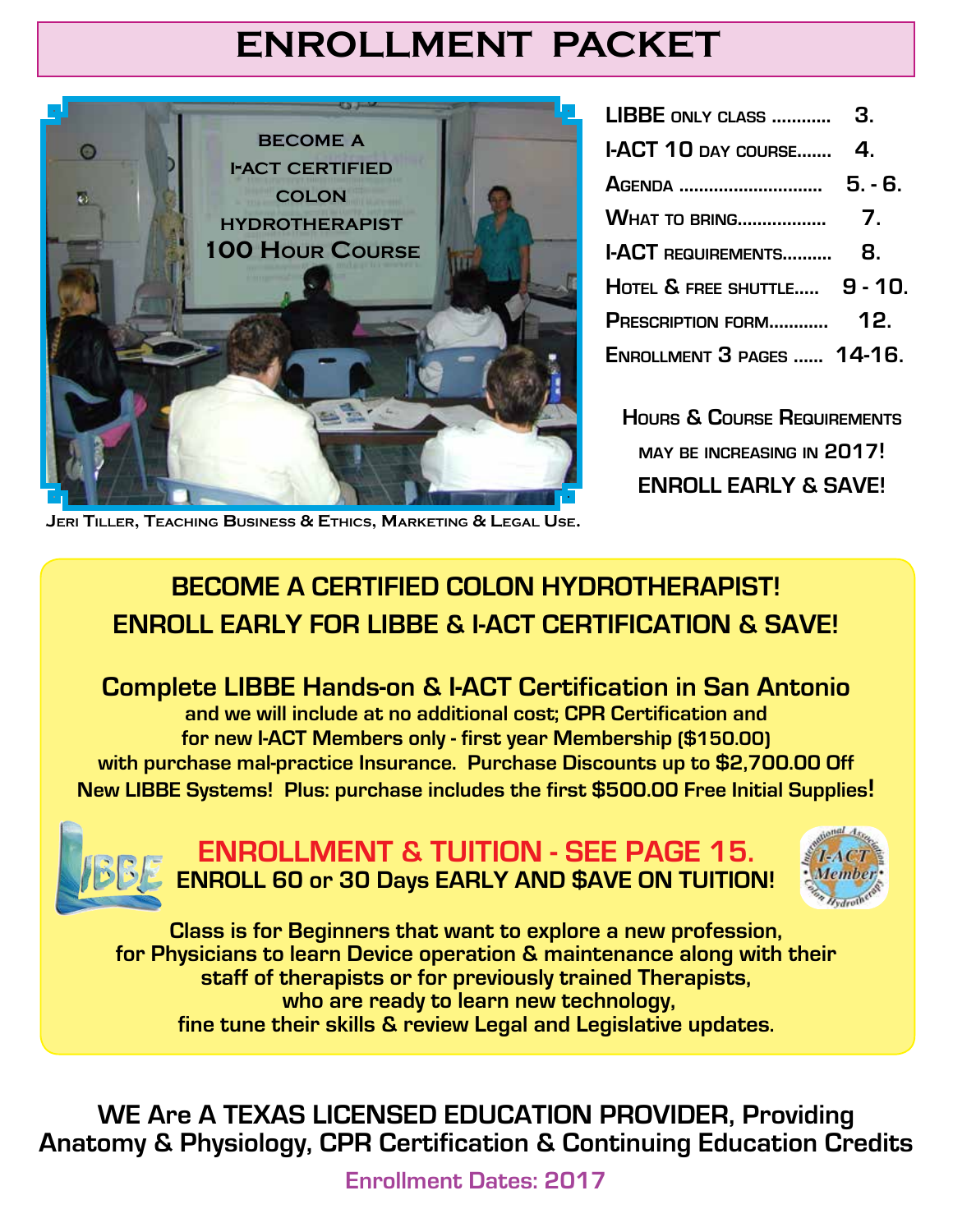**attend libbe hands-on & <sup>i</sup>-act certification at manufacturer'<sup>s</sup> school in san antonio, texas all in one trip.**

# **ENROLL TODAY COMPLETE TRAINING or RENEW I-ACT MEMBERSHIP**

**previously trained at <sup>a</sup> LIBBE school may attend review class at manufacturer school at no charge. complete enrollment and include copy of certificate. enroll early as classes may fill up.**

**We proudly provide the LIBBE System, I-ACT Certification, A & P and CPR Classes!** Colonic NetWORK School



**"Working Together to Educate Health Care Professionals And Promote Safety to All Colon Hydrotherapists."**





Colonic NetWORK School **Office: 210 308-8888 www.colonic.net Listing of Worldwide Therapists eMail: info@colonic.net Fax 210 349-5679 10911 West Ave., San Antonio, TX. 78213**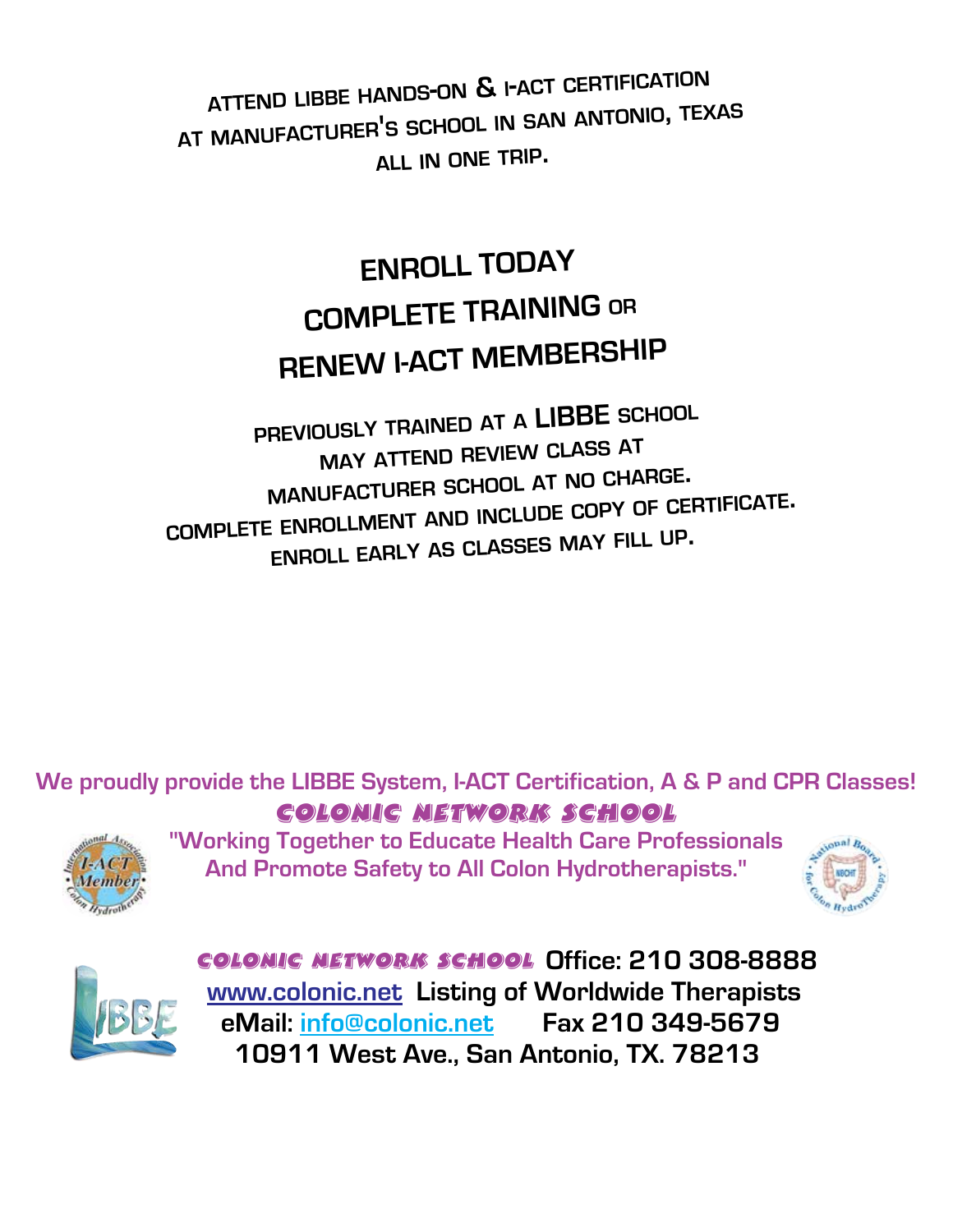## **Comprehensive and very Intensive 50 Hours Course in Beautiful SAN ANTONIO TEXAS USA**

# LIBBE HANDS ON CLASS ONLY



 **for beginners that want to explore a new profession, Therapists who want to learn new Technology or fine tune skills & review Legal & Legislative updates, for Physicians that want to know Device Operation & Maintenance or those purchasing for personal home use.**

**ATTEND LIBBE Only CLASS in <sup>S</sup>an <sup>A</sup>ntonio, TX that provides DISCOUNTS up to \$1,500.OO <sup>O</sup>ff <sup>N</sup>ew LIBBE Purchase!**

 Four and 1/2 Days **• May 16 - 20,**

 **• July 25 - 29, • September Pending • tuesday thru saturday noon** 

 **• Maximum Tuition: \$1,500.00 - See Enrollment Page 15.**

## **Enroll Early and \$ave**

**Early Enrollment holds space & provides time to review Study Materials!**

**Class starts Tuesday 8 am. & runs thru Saturday 2:00 pm. Includes: 2 Personal Colonic's, 2 Evenings Vegetable Soup & 1 Lunch**. **This class teaches and qualifies current and future Colon HydroTherapists on how to Legally Operate and Safely Maintain a LIBBE System!**

contra-indications / side effects, health & sanitation, business & ethics, safe advertising-marketing, physician interaction hands-on internship with real clients. room set-up  $/$  installation  $/$  plumbing  $/$  safety, approved supplies & maintenance requirements, safe use of disinfectants & disposables, trouble shooting  $/$  terminology  $\&$  mechanics, FDA & International laws, legal use & operation.

(COURSE DOES NOT INCLUDE I-ACT MEMBERSHIP OR TEST FEES.)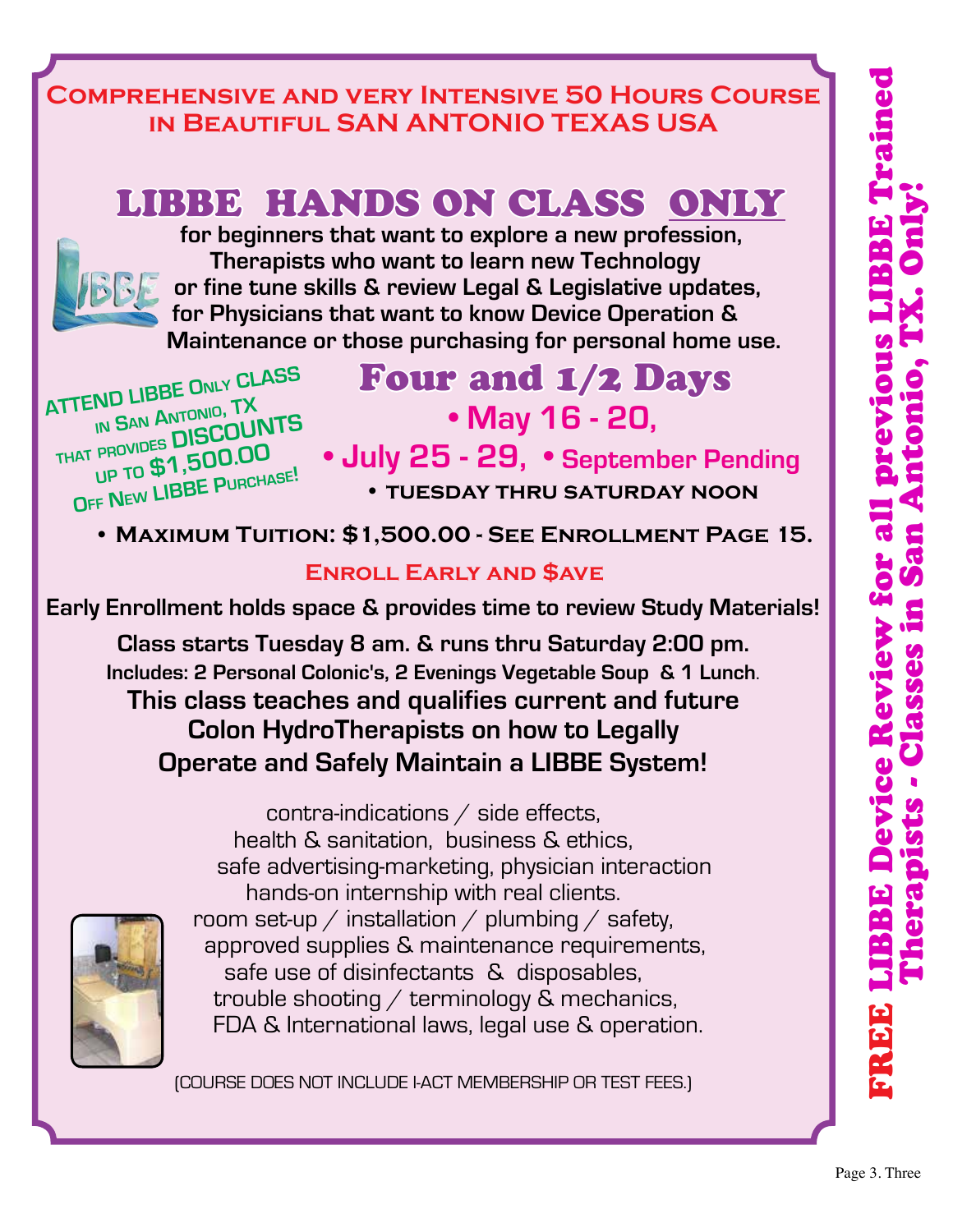## I-ACT Certification Level I. **LIBBE and I-ACT Certification**

**All at One trip or Make Two Trips LIBBE manufacture school in San Antonio, Texas** 

> << Ten Day - 100 Hour Course exceeds I-ACT Certification Requirements! >>

 **<sup>P</sup>lus <sup>F</sup>irst \$500.00 of <sup>I</sup>nitial <sup>S</sup>upplies FREE!ATTEND: LIBBE and I-ACT Certification at <sup>M</sup>anufacturer'<sup>s</sup> <sup>S</sup>chool that provides DISCOUNTS up to \$2,700.00 Off <sup>P</sup>urchase <sup>E</sup>ach <sup>N</sup>ew LIBBE!**

**• May 16 - 20, & I-ACT May 21 - 25, 2017**

**• July 25 - 29, & I-ACT July 30 - August 3, • September Pending**

**• Maximum 10 Day Tuition: \$2,700.00 - See Enrollment Page 15.**

#### Course Outline;



LIBBE System: Room set-up / installation / plumbing approved supplies & maintenance requirements, trouble shooting / terminology & mechanics, safety  $\angle$  contra-indications  $\angle$  side effects, FDA & International laws, legal use & operation. Health & Sanitation, Business & Ethics, Safe Advertising, Marketing, Hands-on internship Theory and History of colon hydrotherapy, Mind Mapping Techniques which is a fun - easy way to learn the Digestive System & How it works, 45 hours of Anatomy & Physiology. Includes: Pre-Study Guide and Course Material's plus

**Course Includes: CPR Certification, and for New Members only -** 

**First Year I-ACT Membership when student purchases mal-practice Insurance. Two personal Colonic's, First 2 evenings Vegetable Soup & 1 Lunch on Friday Arrive Rested and Ready to Learn** 

**I-ACT CERTIFICATION:** COME PREPARED TO DO YOUR 15 MINUTE PRESENTATION ON THE DIGESTIVE TRACT DEMONSTRATING KNOWLEDGE  $\mathcal S$  communication to client, You may use "Show & Tell" Items. You will have time to prepare saturday afternoon before presentation sunday morning - make it Fun!

Students attending certification class that do NOT have previous A & P course credits to comply with I-ACT certification pre-requisite will need to take A&P Test while here. Transcript and Test fee is \$200.00.

(COURSE DOES NOT INCLUDE I-ACT TEST FEES OF \$75.00.) Page 4. Four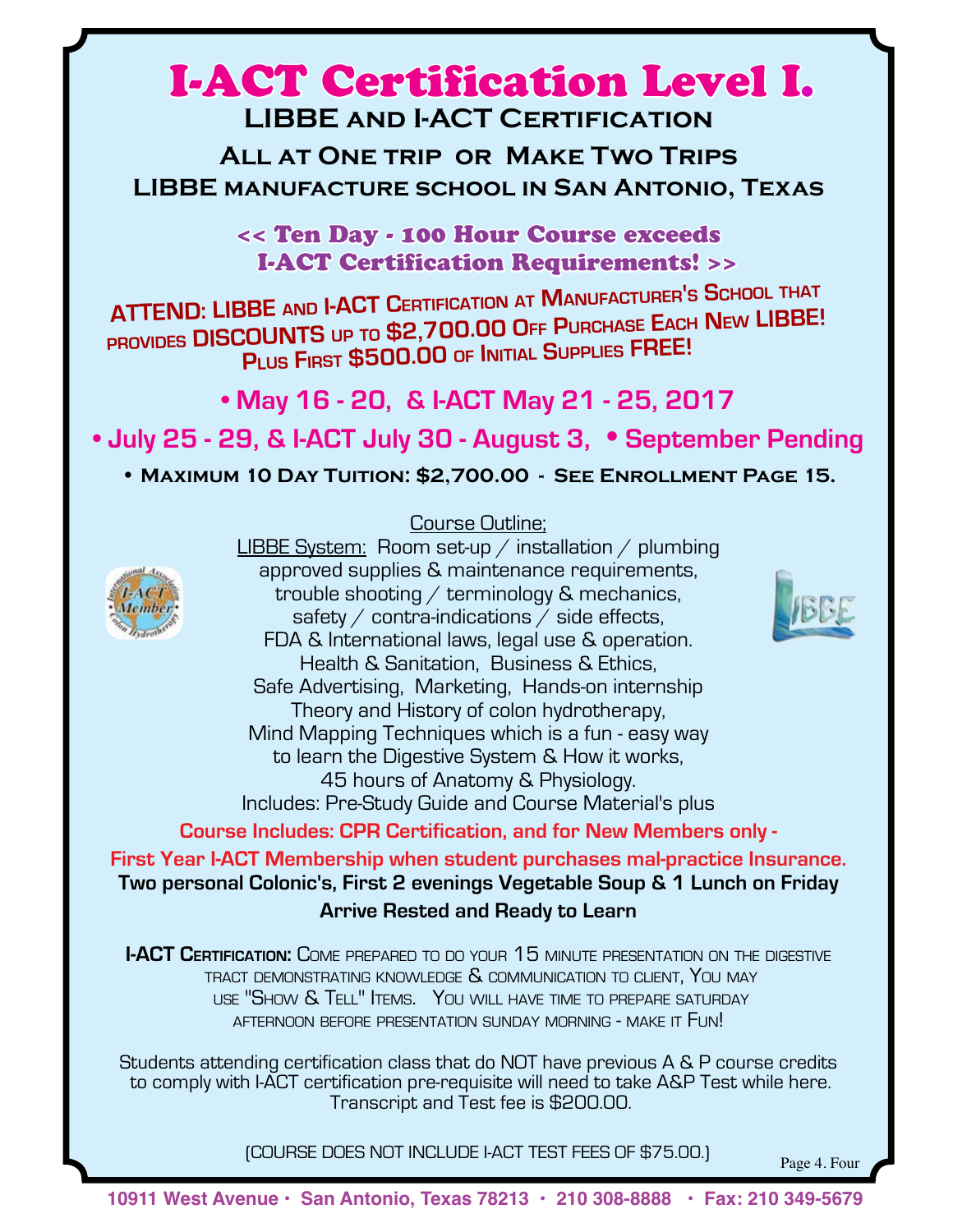## **LIBBE System "How to Operate & Maintenance Class " And First Week I-ACT Certification Course**

*(Four* & *one half days LIBBE Class or Ten Days for LIBBE and I-ACT Certification)*

## **AGENDA**

#### **Day 1------------------------------TUESDAY - Starts @ 8:00 AM**

- **8:00** Greetings, Tour of Center, Introductions, Oath of Commitment, Pick-up Pre-test
- 9:00 DIGESTIVE SYSTEM
- 12:00 *LUNCH Nearby / Healthy / We shuttle you*
- 1:00 *(Collect Required Prescriptions for Texas)* Discuss Client History / Intake Forms -
- 1:30 Introduction to LIBBE / Terminology / Mechanics / Sanitation
- 3:00 Indications / Contraindications, Intake/History Form History of Colon Hydrotherapy Basic LIBBE System Operation - Function / Safety – LIBBE Quick Reference LIBBE Setup / Training on how to explain sessions of LIBBE Device to Clients Start Student Individual sessions (Giving and Getting) *Healthy Vegetarian Soup Provided after your session Late Evening*

#### **Day 2----------------------------WEDNESDAY - Starts @ 8:00 AM**

- **8:00** A & P (Digestive System Continued)
- 12:00 *LUNCH Nearby / Healthy / We shuttle you*
- 1:30 Indications / possible side effects / History Colon Hydrotherapy Importance - Filing - How to start sessions - Setup / Disinfecting LIBBE Device<br>3:00 Student Individual Sessions 3:00 Student Individual Sessions

*Healthy Vegetarian Soup Provided after your session Late Evening*

#### **Day 3--------------------------THURSDAY - Starts @ 8:00 AM**

- **8:00** Business & Ethics Legal Aspects / Safe Advertising / Marketing Business & Ethics – Career Paths / Management / Regulations / Physician Interaction Business & Ethics – Review Legal Safe Supplies & Products / Order Forms
- 12:30 *LUNCH Nearby / Healthy / We shuttle you*
- 1:30 **LIBBE System:** Room Set-up / Installation / Function / Troubleshooting / Plumbing / Safe use of Disinfectants / Maintenance (Monthly & Annually By Tom Technical Manager
- 4:00 Alternative Therapies (Hands on Reflexology, Lymphatics, Body work) A & P (Digestive System Review) Prepare for Internship Tomorrow / Review Theory and History of Colon Hydrotherapy

#### **Day 4--------------------------FRIDAY - Starts @ 8:00 AM**

- **8:00** A & P Digestive System Review Complete Photos
- 9:30 Medical Device Reporting (MDR) By Misty *(Attorney/Quality Control)*
- 10:30 School Survey / Disease & Infection / Roll Playing / Prepare for Clients
- 11:30 *LUNCH Provided in Class*
- 1:00 INTERNSHIP Sessions with Clients - **1:00 PM. 2:30 PM. 4:00 PM.**
- 5:30 Review Client Interaction & Evaluations.

 **Bring Snack for Saturday**

#### **Day 5-------------------------- SATURDAY**

## **8:30 AM** REVIEW PREPARE FOR INTERNSHIP -

**9:00 am. 10:30 am. 11:45 PM., (12:45 may be added when large class)**



## **For I-ACT: See Page 7., #9. Be Prepared for 15 Minute Presentations Monday Morning**



**10911 West Avenue • San Antonio, Texas 78213 • 210 308-8888 • Fax: 210 349-5679**







**Dr. Bill & Students**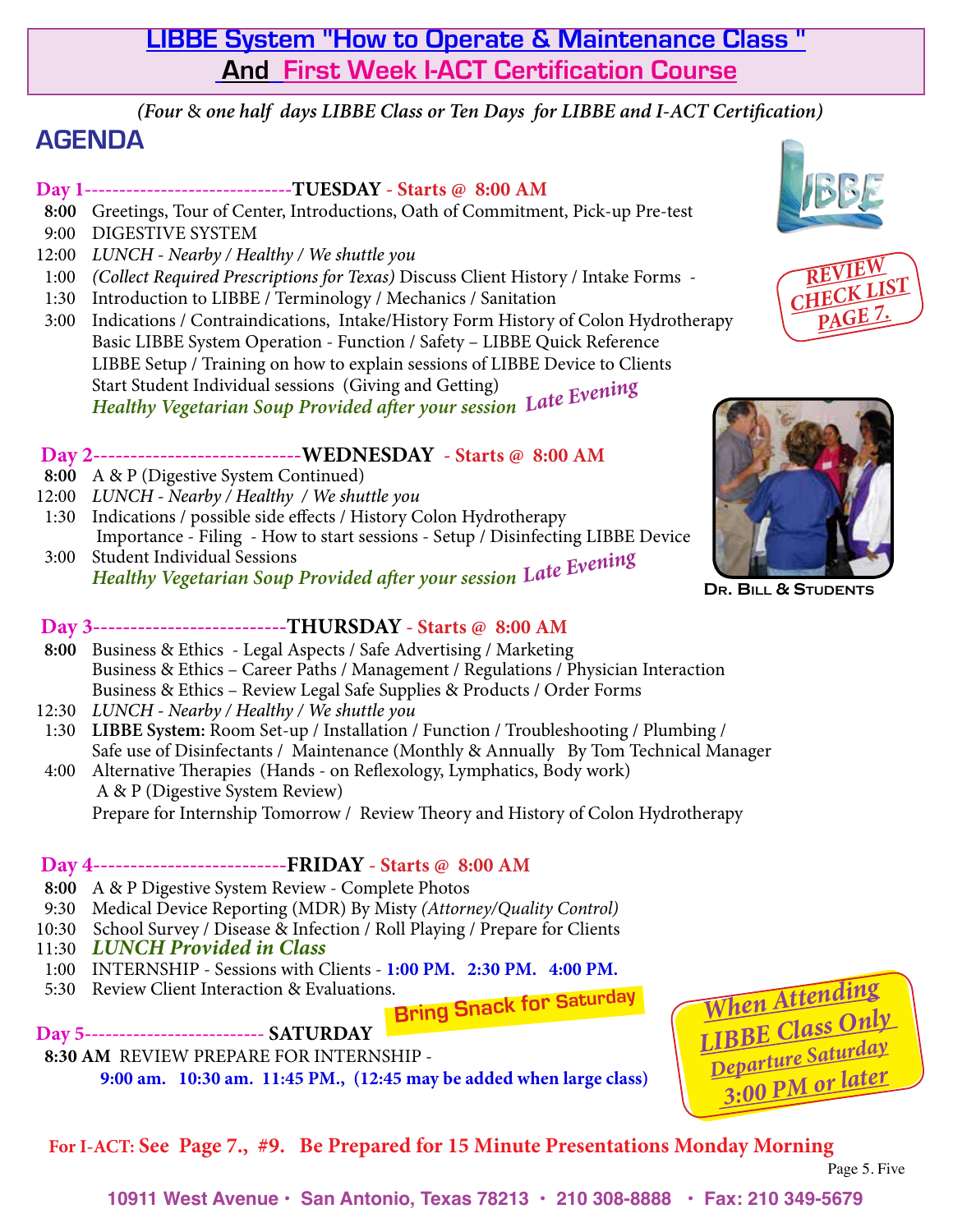![](_page_5_Picture_0.jpeg)

## **I-ACT Level 1 Certification - 10 Days Second Week AGENDA Continued**

| Day 6 - I-ACT/A&P - I-ACT CLASS                                                                                                                                                                                                                                                                                                                                                                                                                                            | NOTE: Students Arriving for<br>Second Week of Certification                                                                                                                      |
|----------------------------------------------------------------------------------------------------------------------------------------------------------------------------------------------------------------------------------------------------------------------------------------------------------------------------------------------------------------------------------------------------------------------------------------------------------------------------|----------------------------------------------------------------------------------------------------------------------------------------------------------------------------------|
| 10:00 - 6:00 --- <b>Sunday</b> - Starts @ 10:00 AM<br>Anatomy & Physiology All Day                                                                                                                                                                                                                                                                                                                                                                                         | should Arrive no later than<br>Sunday 9:30 AM<br><b>Bring Sack Lunch Sunday</b>                                                                                                  |
| Day 7-I-ACT/A&P - Monday - Starts @ 8:00 AM<br>8:00 PRESENTATIONS. - COME PREPARED TO DO YOUR 15 MINUTE PRESENTATION<br>ON DIGESTIVE SYSTEM, YOU MAY BRING TO USE "SHOW AND TELL", POSTERS OR POWER POINT.<br>11:30 LUNCH - Nearby / We shuttle you<br>12:30 CPR Certification with AED Training<br>Ladies wear slacks - you will be on your knees.<br>(Public and/or Licensed Massage Therapists may join CPR class.)<br>4:00 - 7:00 Anatomy & Physiology<br>Late Evening |                                                                                                                                                                                  |
| Day 8-I-ACT/A&P ----- <u>Tuesday</u> - Starts @ 8:00 AM<br>8:00 - 7:00 Anatomy & Physiology<br>LUNCH - Nearby $\diagup$ We shuttle you<br>Late Evening<br>Anatomy & Physiology continued                                                                                                                                                                                                                                                                                   |                                                                                                                                                                                  |
| Day 9-I-ACT / $A\&P$ - Wednesday - Starts @ 8:00 AM<br>8:00 Quiz and Review A & P<br>Learn Hands-On on LIBBE Base (Table)<br>Review I-ACT requirements /<br>Late LUNCH - Nearby / We shuttle you<br>3:00 - 6:00 Anatomy & Physiology [A&P Tests]<br><b>EVENING: Study tonight for I-ACT test</b>                                                                                                                                                                           |                                                                                                                                                                                  |
| Bring Luggage with you if you are going to Airport from School.<br>Day 10-I-ACT / A&P ----Thursday<br>8:30 ANATOMY AND PHYSIOLOGY REVIEW<br>Collect all documents, Review Certification requirements,<br>Opportunity for any final questions or issues<br>Administer I-ACT Level I. Test                                                                                                                                                                                   | <b>ATTENTION Students</b><br><b>Class is officially over</b><br>around 1:00<br><b>Plan Airline Departure</b><br>Thursday after 3:30 pm.<br>so you have time to<br>arrive Airport |
| [1-1/2 Hours time allowed to take Level I. Test]<br>and/or Level II. to those that have provided required documents.<br>[Two Hours Time allowed for level II. Test]                                                                                                                                                                                                                                                                                                        |                                                                                                                                                                                  |

 CONGRATULATIONS! Class completed - Students Shuttled to Airport or Hotel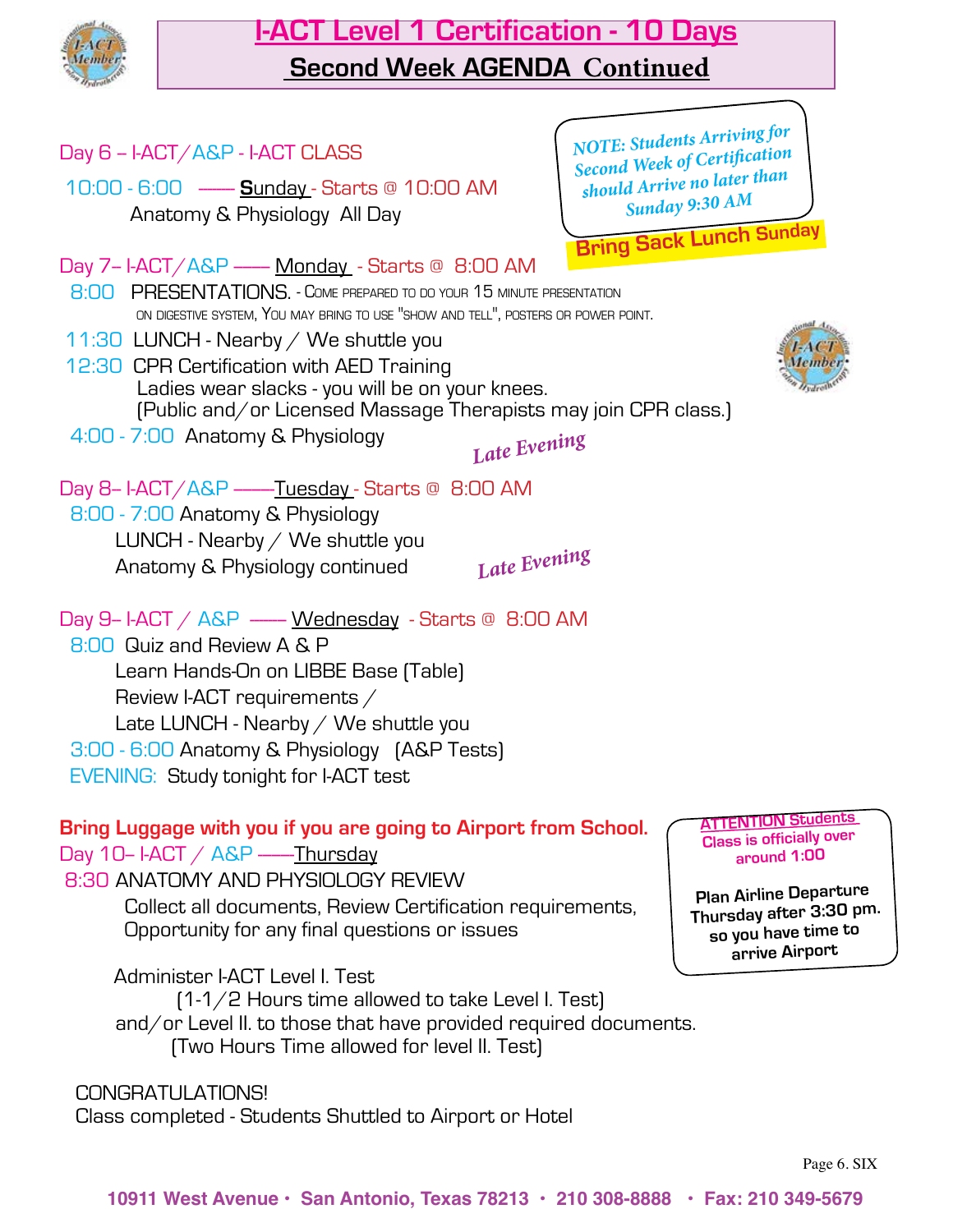## **Check List Training Requirements & Preparation:**

<u>Arrive no later than sometime Monday Before class Starts Tuesday 8 am.</u><br>(International Students should arrive couple days early to rest from time change before class starts, Everyone should plan to stay over and see our beautiful city and the famous riverwalk)

Pre-study materials are shipped by ups, after your enrollment is accepted.

- \* After enrollment is accepted and class is confirmed,
	- arrange for travel Book hotel early so rooms do **not** get filled.
- \* STAYING AT THE SUGGESTED HOTEL SHUTTLE TIME [7:30 AM] TO BRING YOU TO OUR SCHOOL / CENTER.<br>IF YOU CHOOSE TO NOT STAY AT RECOMMENDED HOTEL, YOU MUST ARRANGE YOUR OWN TRANSPORTATION TO AND FROM CENTER.<br>TAXIS OR RENTAL CA
- \* Please Dress comfortable & in layers. **Bring Sweater or Jacket.** This is texas weather changes.
- \* Special diet needs should be brought with you OR nearby Whole Foods will have.
- \* Please respect others and our clients do not wear perfumes, other scented fragrances
- \* Please silence cell phones during class breaks are provided.
- \* **You are not allowed to promote or sell anything** Students are here to learn about colon hydrotherapy and will be overwhelmed as it is!
- \* Agendas are flexible, based on knowledge base of all students in class.
- \* Please arrive each morning before class time, and arrive healthy (N<sup>o</sup> Fever, Colds, Coughs, etc:) **Arrive open minded with <sup>a</sup> positive outlook for <sup>a</sup> fun learning experience.**

 Your signature on the enrollment Form confirms that you are medically fit to participate in this training program. Notice: Training materials, notebooks are included and handed out during class.

![](_page_6_Picture_15.jpeg)

### **LIBBE and I-ACT Certification**

![](_page_6_Picture_17.jpeg)

**I-ACT Certification requires attending 100 In-Class Hours** (Course is designed so You May Travel and attend the full 10 days in One Trip OR if personal schedule, requires - you may travel and complete course in Two Trips**.)**

#### **What you will need For LIBBE and/or Certification Course:**Check List

- 1. \_\_\_\_\_\_ PERSONAL PRESCRIPTION: (SEE SAMPLE) YOU WILL BE GETTING AND GIVING COLONICS. (RX IS A TEXAS REQUIREMENT)
- 2. BRING YOUR PRE STUDY GUIDE THAT WE SHIPPED TO YOU.
- 3.\_\_\_\_\_\_ Scrubs are suggested as the professional recommended dress during Internship.
	- (not <sup>a</sup> requirement) OR you may bring clothing that should you get disinfectants or

human waste on that will be easy to clean, but still look professional.

#### **What you will need to become I-ACT Certified:**

- 4.\_\_\_\_\_\_ Signed Training Enrollment Form,
- 5.\_\_\_\_\_\_ Copy of High School Diploma / GED And/OR,
- 6.\_\_\_\_\_\_ Copies of any Health Care related Degrees or License And/OR,
- 7.\_\_\_\_\_\_ Copies of Transcripts with A & P Hours completed OR Enroll for A&P course taught here.
	- (A & P is Basic Anatomy and Physiology)
- 8. \_\_\_\_\_ Cost for Level I. Test of \$75.00 then each year the I-ACT Membership Fee is \$150.00
- 9.\_\_\_\_\_\_ Please Come prepared to do your 15 minute presentation on the digestive system, you will need to demonstrate knowledge & Communication to client, You may use Power Point, Crafts or "Show & Tell" Items. PRESENTATION ARE ON MONDAY MORNING -LETS MAKE IT FUN!
- 10.\_\_\_\_\_\_ Ladies will be kneeling on floor over mannequins for CPR Certification please wear pants
- 11.\_\_\_\_\_ Plan to Bring Snack and/or Sack Lunch for classes on Saturday & Sunday
	- AND PLEASE BE SURE TO BRING AN ENTHUSIASTIC DESIRE TO LEARN AND HAVE FUN!

![](_page_6_Picture_38.jpeg)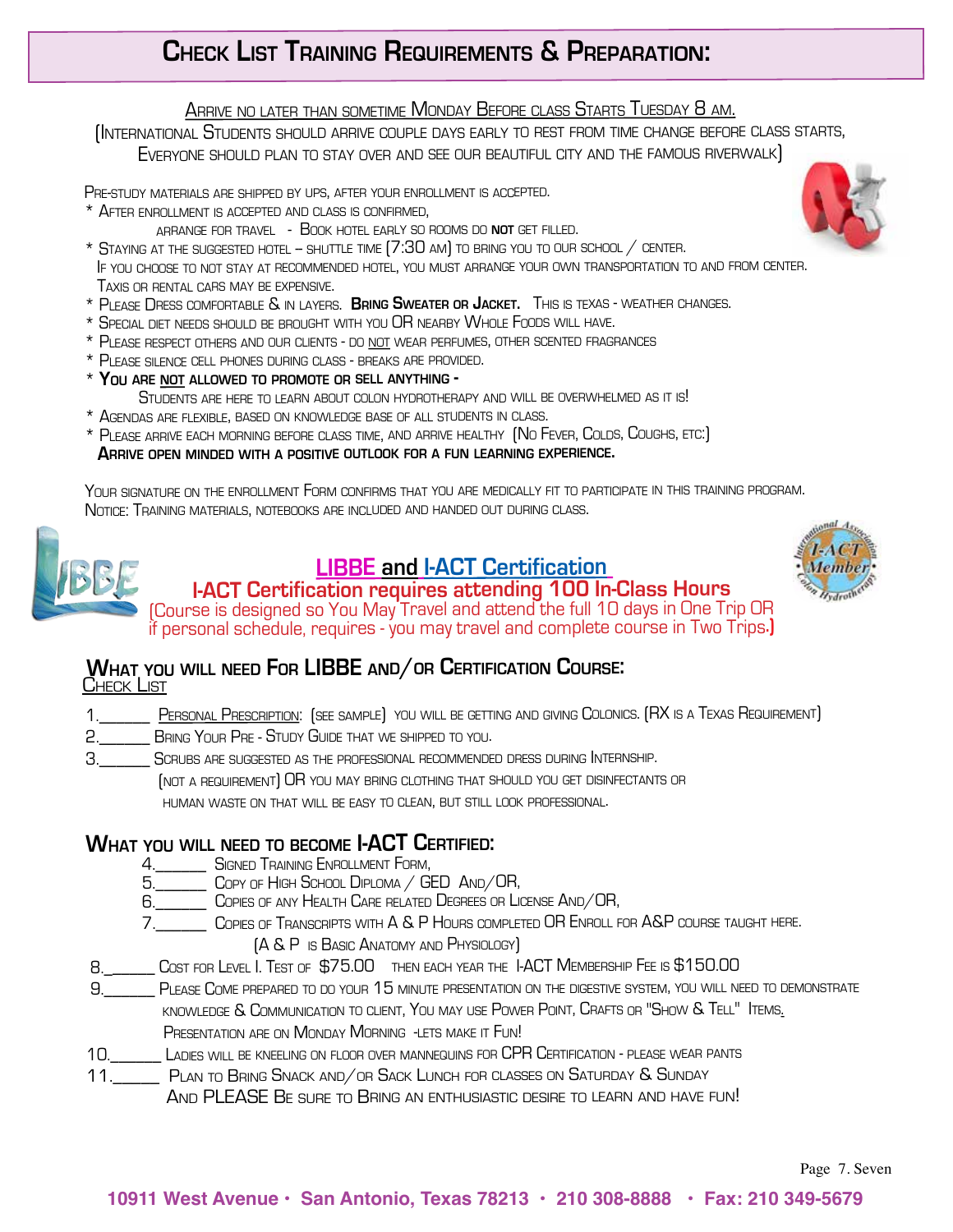#### **I-ACT Certification Level Requirements Many US States are changing Laws to REQUIRE I-ACT Certification!**

## **<sup>a</sup> <sup>50</sup>hour webinar & other pre-requisites WILL be additional <sup>C</sup>ertification <sup>R</sup>equirements begin June 2017!**

![](_page_7_Picture_2.jpeg)

#### **I-ACT 10 Day Foundation - Level I.**

#### *Pre-Requisites:*

High School/GED or Degree/License *We will need copies of High School/GED, A & P, Health Care Degrees &/or Licenses.* \_\_\_ Complete I-ACT Membership Application

#### *The Following completed during Course:*

- Pass A & P Pretest
- 25 clients documented (hands-on)
- \_\_\_ Receive 1-3 colonics *(Included)*
- \_\_\_ 15 minute Oral Presentation
- \_\_\_ CPR Certification *(Included)*
- \_\_\_ Complete I-ACT Full Membership Application *(\$150.00)*
- \_\_\_ Pass I-ACT Level I. Test *(\$75.00 Fee)*
- \_\_\_ **Completion of I-ACT 100 hour course @ I-ACT Instructor/School**
- \_\_\_ A & P Course *(3 Credits) We can provide We are a Texas Licensed School* (Fee \$200.00)

#### **REMEMBER:**

 **Until you provide ALL of the below documents, I-ACT cannot provide you with a Certification Certificate or list you on Web Site for referrals. Your Listing will show the Level of Education (Certification) you have successfully completed. I-ACT Questions: 210 366-2888 Email: iact@healthy.net**

#### *To Complete Level I. Certification - Member Must Provide the following to I-ACT Office:*

- \_\_\_ Complete / Return Instructor/School Survey
- \_\_\_ Photos of Facility, only three (*Colonic Room, Waiting Area, Rest Room)*
- 1 copy of health history/Intake Questionnaire with your Center name & address
- \_\_\_ Copy of front page Liability / Mal-Practice Insurance (In US \$179.00 a year)

**Course Curriculum is based on decades of research and efforts of Medical and Naturopathic Physicians and Certified Colon Hydrotherapists, which provides a unique opportunity to become a Professional Colon Hydrotherapist. Dr. Bill Tiller, ND., MTI., Founding Member and Past President of the International Association for Colon HydroTherapy (I-ACT) and the First President of the National Board for Colon Hydrotherapy (NBCHT), Contributed many of the Professional & Educational Standards we honor today.**

#### **Course provides the Current Requirements for I-ACT Foundation (Level I.)**  Business  $& Ethics \rightarrow 5$  Hours Health  $\&$  Sanitation  $-5$  Hours

| Anatomy & Physiology     | - 45 Hours    |
|--------------------------|---------------|
| Theory/History/Practice  | - 10 Hours    |
| Internship "Hands-On"    | - 29.75 Hours |
| Presentation - Oral      | $-0.25$ Hours |
| Complementary            | $-5$ Hours    |
| <b>TRANSCRIPT TOTALS</b> | 100 HOURS     |
|                          |               |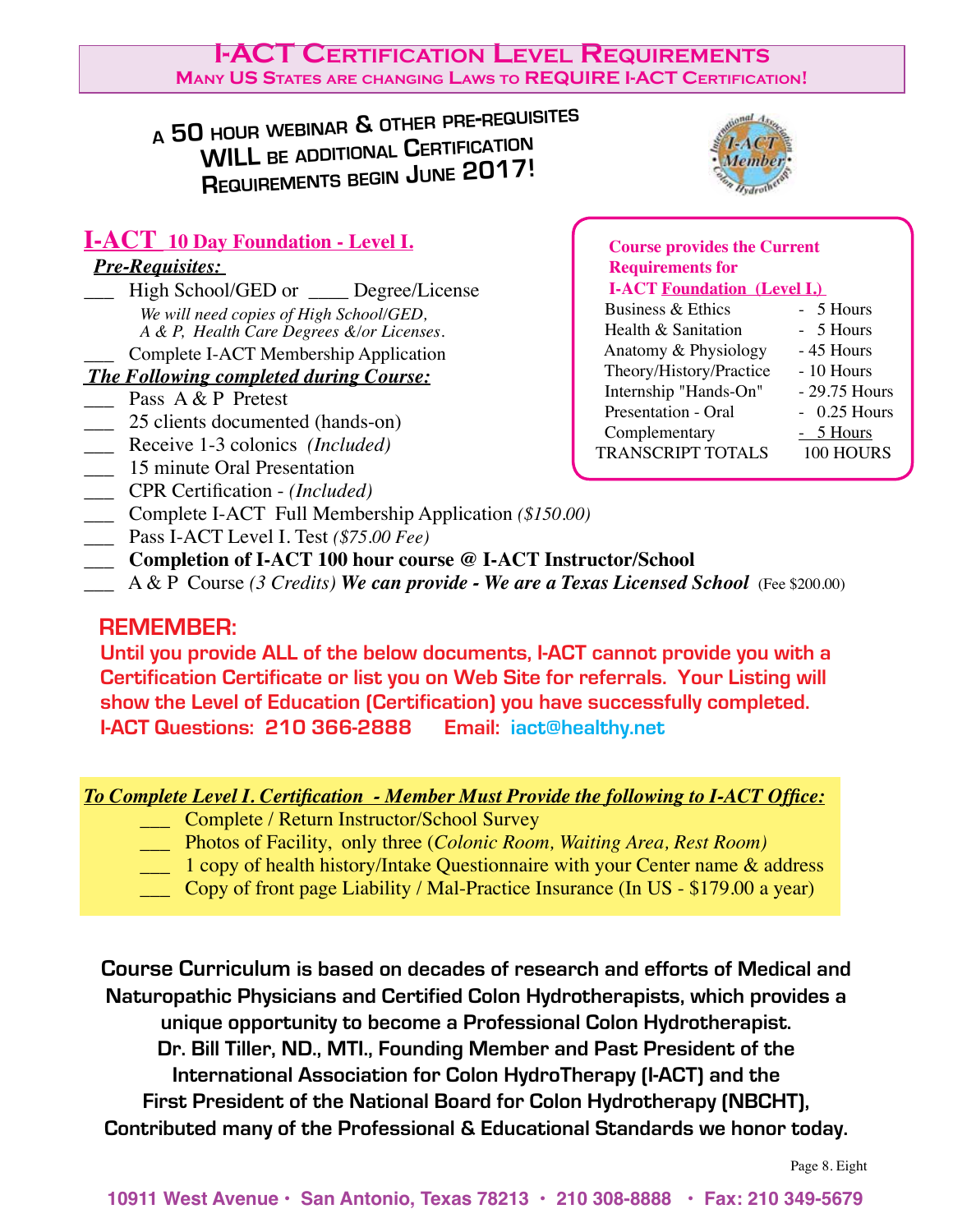**Hyatt Place San Antonio Airport - Quarry Market 7615 jones - maltsberger road, San Antonio, TX 78216 Hotel: 210.930.2333 Sales Manager: jennifer nieves Email: jennifer.nieves@hyatt.com Website: hyattplace.com** MIND BODY RATE **of \$93.00 (Ask for RATE not Group) RESERVE EARLY! Single King or 2 Queen Suites - Includes: Hot Breakfast & Free Shuttle to Class Refrigerator & Coffee Maker in every room, Complimentary Internet, 42" Plasma TV, In Hotel: StarBucks, 24/7 Fresh Gallery Bakery/Beer/Wine Service, the 24/7 E-room, Heated Pool, Fitness Center, Lounge and Free Parking. Nearby: The Colonic Institute is about Six Miles North/North West of Hotel Whole Foods, Dozens Restaurants, Stores, Theatre, all within half mile walk or by Hotel shuttle. DownTown, River walk, The Alamo and Spurs Alamo Dome is about Twelve Miles south of Hotel. Reservations may be Cancelled without penalty 24 hours prior to 4:00 PM of arrival date. HOTEL**

![](_page_8_Picture_1.jpeg)

**This Hotel Only! FREE SHUTTLE to Class! No Need to Rent a car or pay for Taxi FREE Shuttle to/from Airport and to/from Class each Morning! Shuttle leaves Lobby at 7:30 am. each Morning. (Do Not make others wait) Classes Start 8:00 AM As a courtesy please Tip the shuttle driver.**

![](_page_8_Picture_3.jpeg)

![](_page_8_Picture_4.jpeg)

**Beautiful Two Queen Suite**

![](_page_8_Picture_6.jpeg)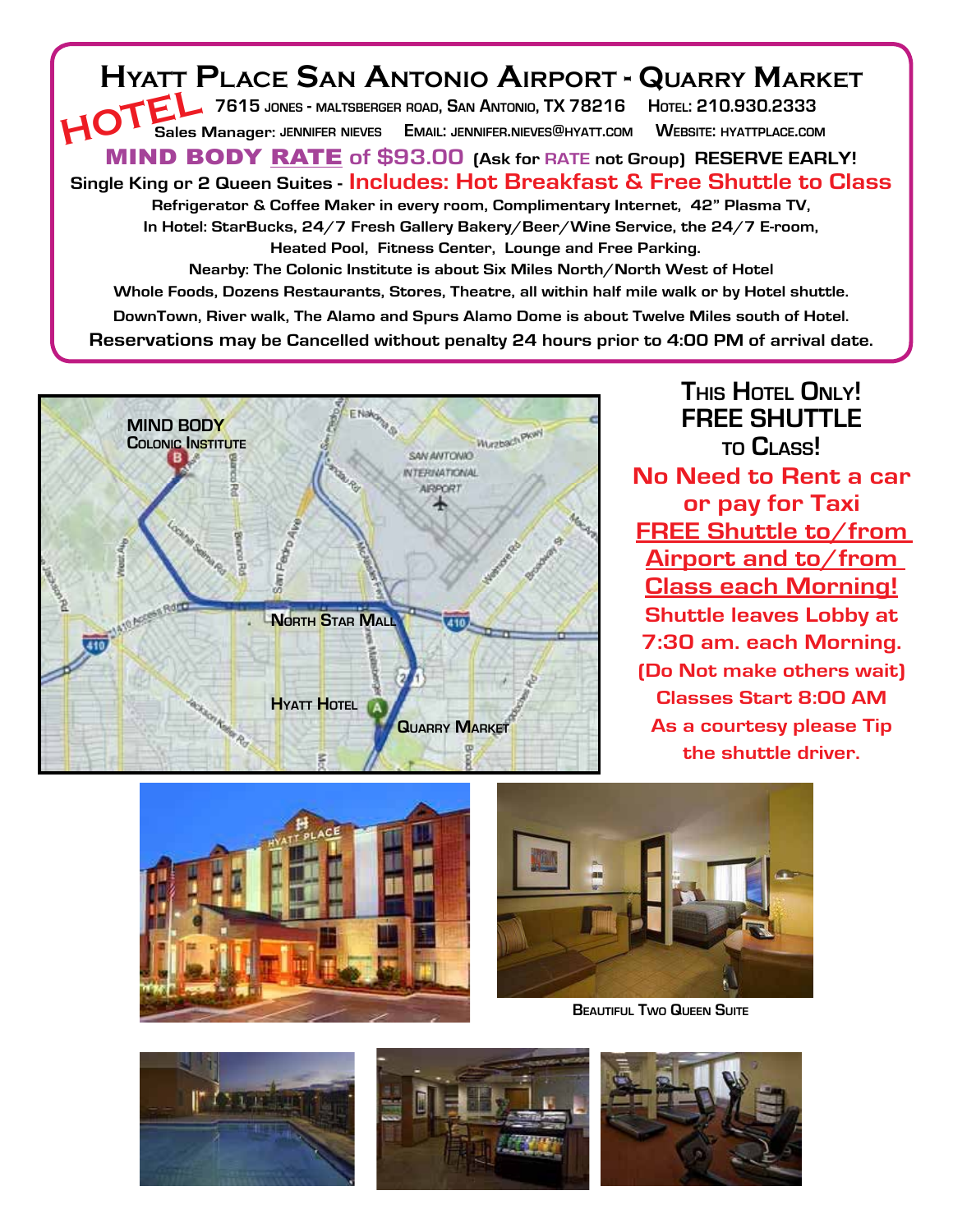**DO NOT MISS THESE SITES! Schedule time and visit our Beautiful City Also Sea World & Fiesta Texas Theme parks**

![](_page_9_Picture_1.jpeg)

**Famous San Antonio River walk Started in 1938, Open 365 days <sup>a</sup> year, now over 5 miles with great restaurants, hotels music, shops, artists, pearl brewery & museums Fun! Fun! Fun!**

![](_page_9_Picture_3.jpeg)

**The Alamo - Shrine of Texas Liberty One of the first Spanish missions Built 1718, Alamo held 22 days against 3,000 Mexicans ended March 6, 1836. Sam Houston, Davy Crockett, James Bowie, William B. Travis, Stephen F. Austin, were among 189 men died for Texas Freedom Over 600 Mexicans were killed, Santa Anna fled, later captured promised to end the war, escaped, then wounded by French Cannons and lost left leg, died at 82 in 1874.**

**Alamo Dome - Built 1993 Remodeled in 2015 Downtown San Antonio, where many sports and cultural events are held.**

![](_page_9_Picture_6.jpeg)

**AT&T Center Built 2002 Home of the Spurs, The Stock Show & Rodeo, Music Events**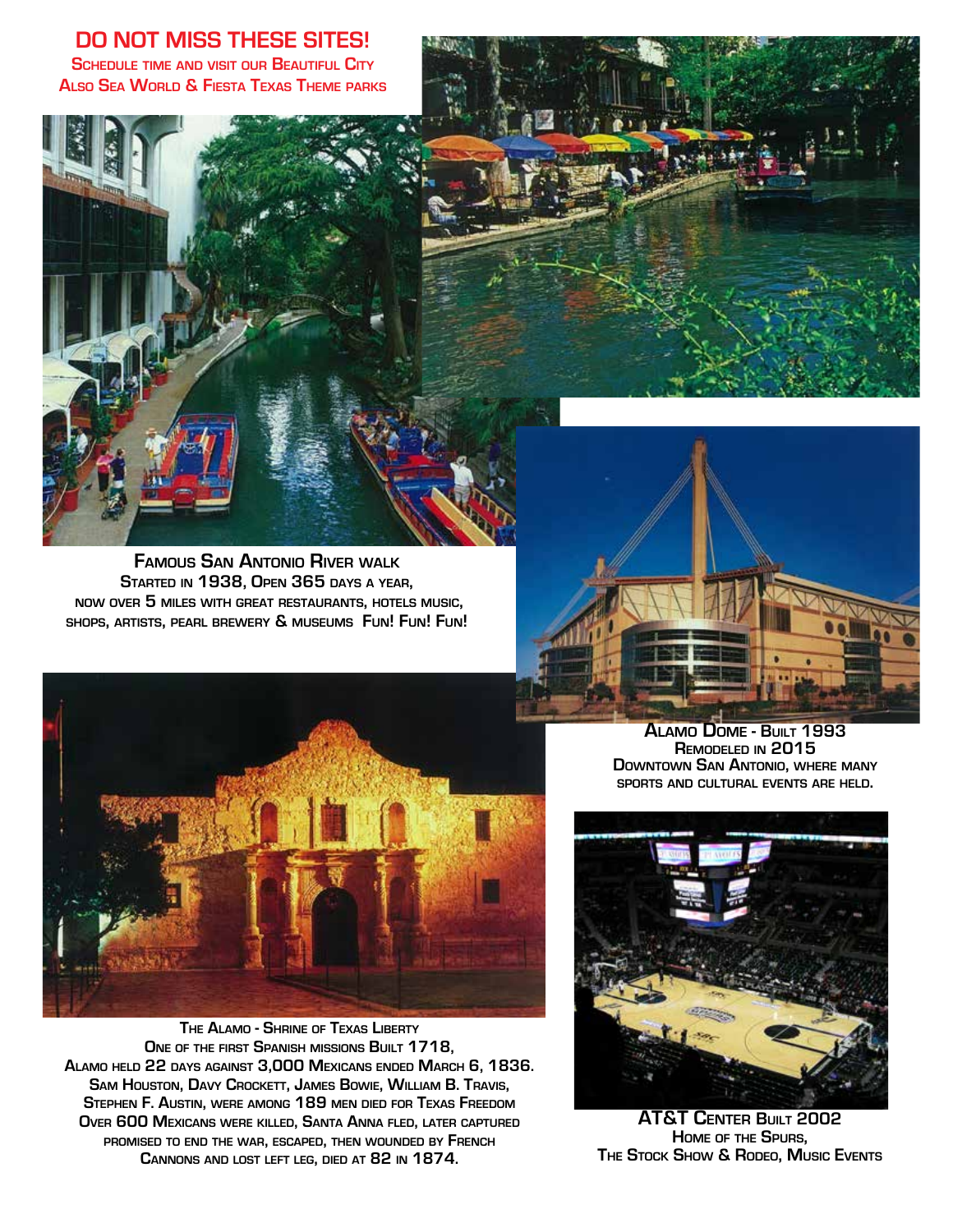**2015 and up LIBBE Devices include: valves/parts that are "lead free" and new updated electric switch control panel with a medical grade isolation transformer (iso box) that meets most hospital & medical office standards.**

## **LIBBE SYSTEM and SERVICES:**

- **current LIBBE Prices available on request (email or hard copy)**
- **installation and maintenance instructions available (email or hard copy)**
- **professional technical service available by phone or email pictures**
- **one year limited warranty (must have current rx and LIBBE trained therapists)**
- **client or clinical questions, please contact our certified instructors**

 **LIBBE System & Supplies may be picked up or shipped within 3 business days!**

 **IF you are considering <sup>a</sup> used LIBBE:**

 **be sure to contact us with device serial number and we can provide age of device and**  IF HISTORY SHOWS HAS CONSISTENTLY ORDERED SUPPLIES - TO MAINTAIN SAFELY.<br>SOME LIBBE SYSTEMS ARE VERY OLD WITH OBSOLETE PARTS, NO LONGER AVAILABLE!

ASK US ABOUT RE-FURBISHED DEVICES THE PLACED ANY PARTS NOT WORKING TO STANDARDS RE-FURBISHED MEANS MANUFACTURE HAS TESTED AND/OR REPLACED ANY PARTS NOT WORKING TO STANDARDS

 **Financing / Leasing available USA and Canada! LOW INTEREST OF 9.9% with Credit Rate Over 680**

#### **EQUIPMENT LEASING BENEFITS:**

- **Business equipment leasing does not go on personal credit history reports.**
- **Provides added business credit and cash flow.**
- **Payments fully deductible on business tax returns.**

#### **LEASING AVAILABLE:**

**USA mainland or Canada only No Obligation just to see what they offer. Paramount Leasing has been working with many LIBBE Owners to reduce capital outlay with low monthly payments. representative Craig Colling, Phone 877-948-6200 Ext. 101**

 **To Request <sup>a</sup> Copy of the Leasing Application Email: info@colonic.net**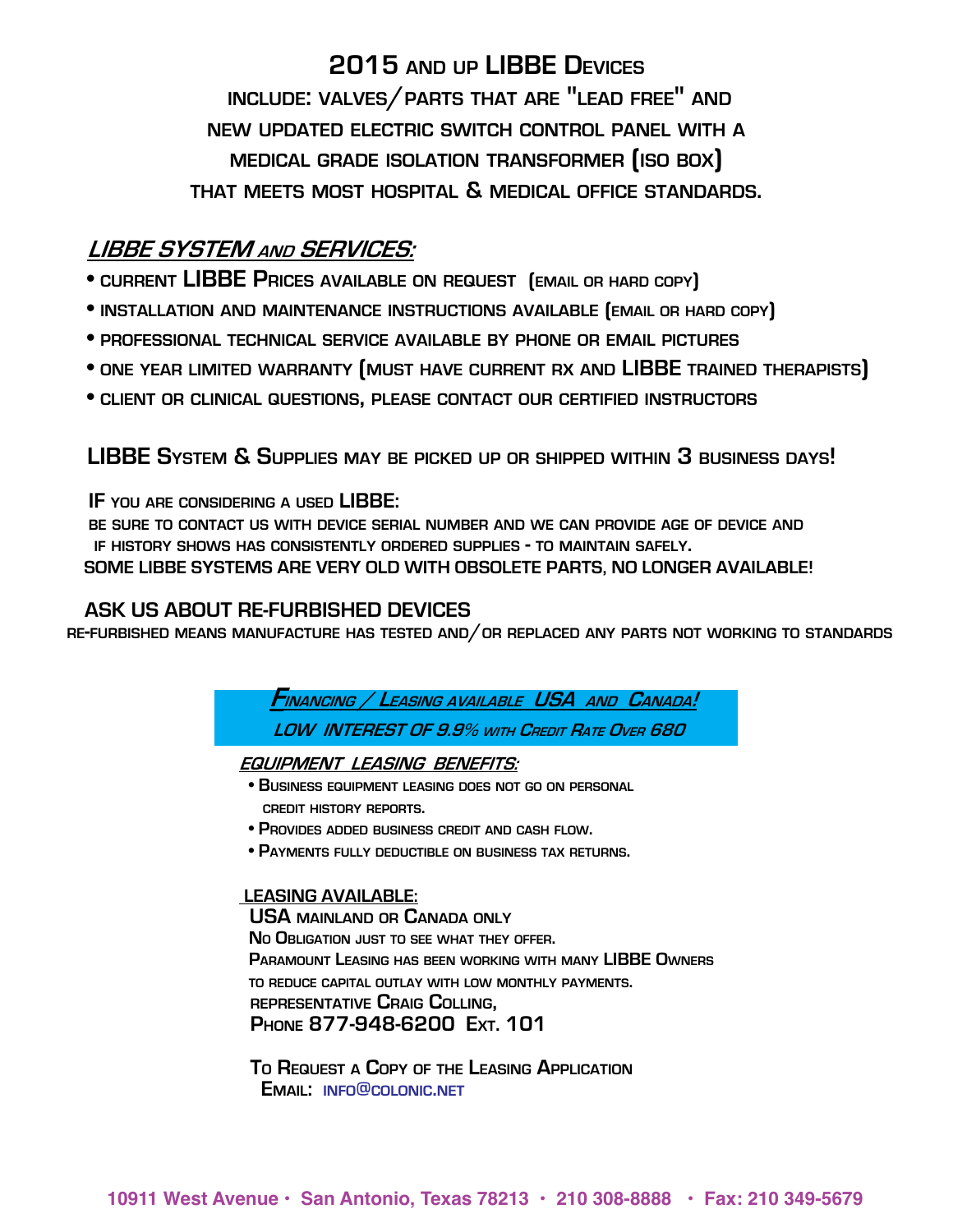"U.S. Food and Drug Administration (FDA) Requirements" FDA Colon Irrigation Systems, (Colonics) are Prescription Medical Devices and Require a Prescription to Use, Operate or Purchase a Colon Hydrotherapy Device and or Supplies. "The LIBBE" is a FDA Registered Medical Device for Colon Hydrotherapy. (since 1995)

#### *PRESCRIPTION IS REQUIRED FOR STUDENTS TO RECEIVE AND GIVE COLONIC'S DURING COLON HYDROTHERAPY DEVICE TRAINING IN STATE OF TEXAS!*

 *PRACTITIONER MAY CHOOSE TO WRITE ON OWN PREPRINTED PRESCRIPTION PAD.*

|                                                                                                                                                                                                                                                                               | PRESCRIPTION FORM                                                                        |
|-------------------------------------------------------------------------------------------------------------------------------------------------------------------------------------------------------------------------------------------------------------------------------|------------------------------------------------------------------------------------------|
|                                                                                                                                                                                                                                                                               | Birth Date:                                                                              |
|                                                                                                                                                                                                                                                                               |                                                                                          |
|                                                                                                                                                                                                                                                                               |                                                                                          |
|                                                                                                                                                                                                                                                                               | <b>Prescription for Use and/or Purchase of Colon Hydrotherapy Equipment and Supplies</b> |
|                                                                                                                                                                                                                                                                               |                                                                                          |
|                                                                                                                                                                                                                                                                               | <b>PLEASE PRINT</b>                                                                      |
|                                                                                                                                                                                                                                                                               | <b>Licensed Medical</b>                                                                  |
|                                                                                                                                                                                                                                                                               | <b>Practitioner</b><br>Name, Address,                                                    |
| Off Phone __________________________________ email __________                                                                                                                                                                                                                 | Lic.#, State, Phone                                                                      |
|                                                                                                                                                                                                                                                                               |                                                                                          |
| <b>Signed:</b> (Order Expires 12 Months from date signed)                                                                                                                                                                                                                     | Date: $/20$                                                                              |
| <b>Licensed Medical Practitioner Signature</b>                                                                                                                                                                                                                                | $(MD\,DO\,DC\,ND)$ PRN                                                                   |
| $\mathbf{X}$ <u>denotes the set of the set of the set of the set of the set of the set of the set of the set of the set of the set of the set of the set of the set of the set of the set of the set of the set of the set of the s</u><br>License #_________________________ | State/Country________________                                                            |
| Mail or Bring Original Copy of Prescription to Class:<br>Tiller MIND BODY Inc. 10911 West Avenue, San Antonio, Texas 78213<br>210 308-8888 Fax 210 349-5679 Email: info@colonic.net www.colonic.net                                                                           |                                                                                          |

| Address:                                                                                      |       | <b>Phone</b> | Serial # |
|-----------------------------------------------------------------------------------------------|-------|--------------|----------|
| Citv                                                                                          | State |              |          |
| Device Trained Therapist Name: La                                                             |       |              |          |
| Device Trained Therapist Name: La                                                             |       |              |          |
| $[Conjecte]$ Theoretic Instrume Contificator have been included $\Box$ and almost u.or. file) |       |              |          |

(Copies of Therapists Training Certificates have been included OR are already on file)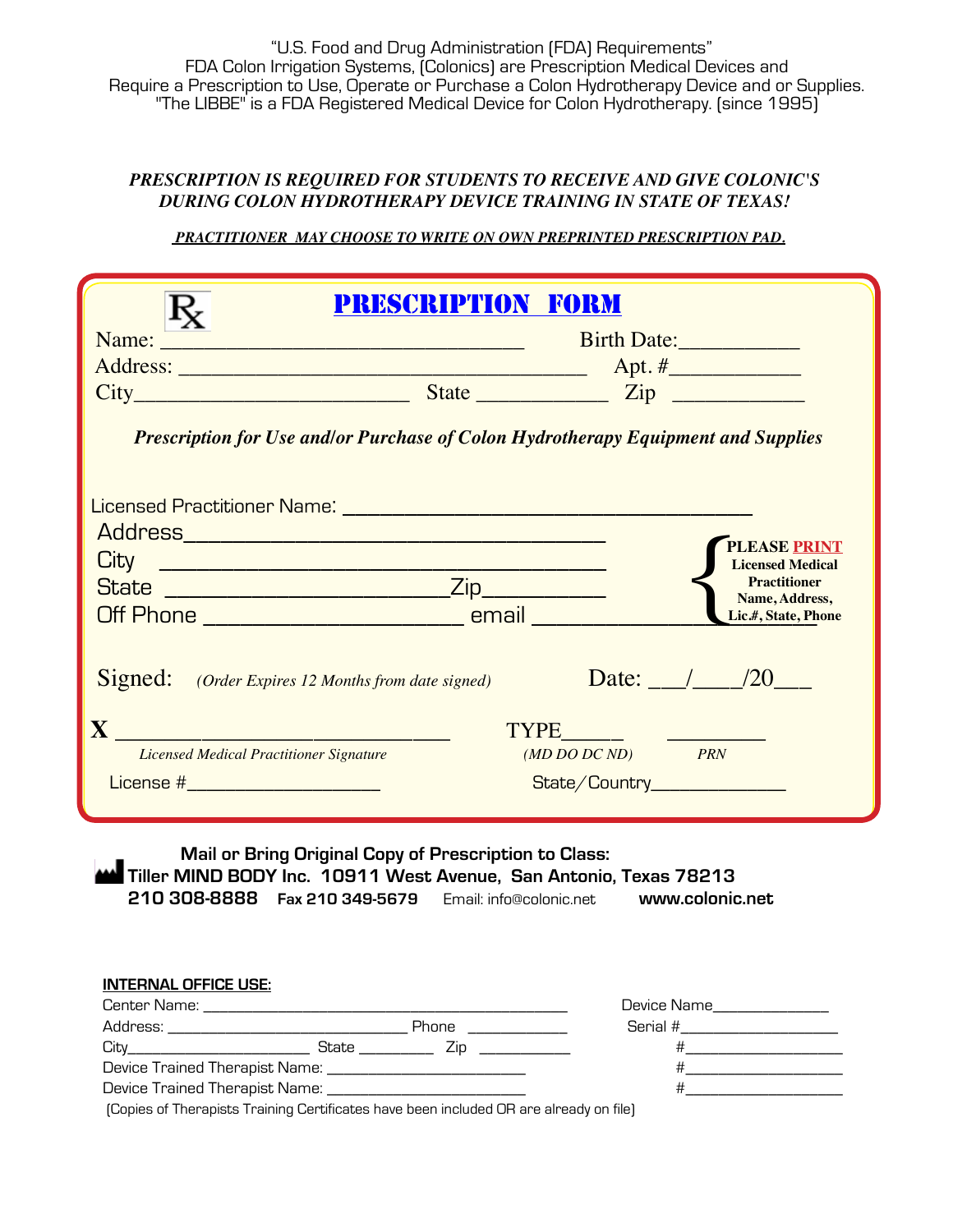## VERIFY CLASS DATE BEFORE AIRLINE BOOKED!

#### **This page can be for your airline and travel notes:**

| DEPART: CONFIRMATION # _____________________    |                                                                                              |
|-------------------------------------------------|----------------------------------------------------------------------------------------------|
|                                                 |                                                                                              |
|                                                 |                                                                                              |
| RETURN HOME: CONFIRMATION # ___________________ |                                                                                              |
|                                                 |                                                                                              |
|                                                 |                                                                                              |
| <b>HYATT PLACE HOTEL 210 930.2333</b>           |                                                                                              |
| <b>SALES MANAGER: JENNIFER.NIEVES@HYATT.COM</b> | <b>7615 JONES-MALTZBERGER RD</b><br>OFF Hwy 281<br>SAN ANTONIO, TX 78216                     |
| DATES: /___/ _______ TO ______/ _______         | <b>REGISTER EARLY OR DISCOUNT</b><br><b>RATES MAY NOT BE AVAILABLE.</b>                      |
|                                                 | <b>STAYING SAME HOTEL ALLOWS</b><br><b>STUDENTS TO MEET FOR EVENING</b>                      |
| <u>IF YOU DO NOT USE HOTEL WE RECOMMEND</u>     | <b>STUDY GROUPS</b>                                                                          |
| THESE ARE SOME AREA TAXI SERVICES:              |                                                                                              |
|                                                 | YELLOW PHONE: 210 222-2222 WWW.YELLOWCABSA.COM                                               |
| SA TAXI PHONE: 210 444-2222                     |                                                                                              |
|                                                 | BEST TO PRE ARRANGE SCHEDULE FOR PICK-UP / DELIVERY TO CLASS, SO THAT YOU ARRIVE BY / BEFORE |
|                                                 | 8:00 AM EACH MORNING. PLEASE DO NOT BE LATE. FIRST TWO DAYS OF CLASSES CAN GO RATHER LATE    |

**8:00 am each morning. please do not be late. first two days of classes can go rather late evening. a schedule of when to pick you up can not be provided.** 

**sometimes you may have to wait out front of school possibly alone until your Taxi arrives.**

 **MIND BODY COLONIC INSTITUTE 10911 West Avenue SCHOOL PHONE: 210 308-8888 San Antonio, TX 78213 Email: info@colonic.net**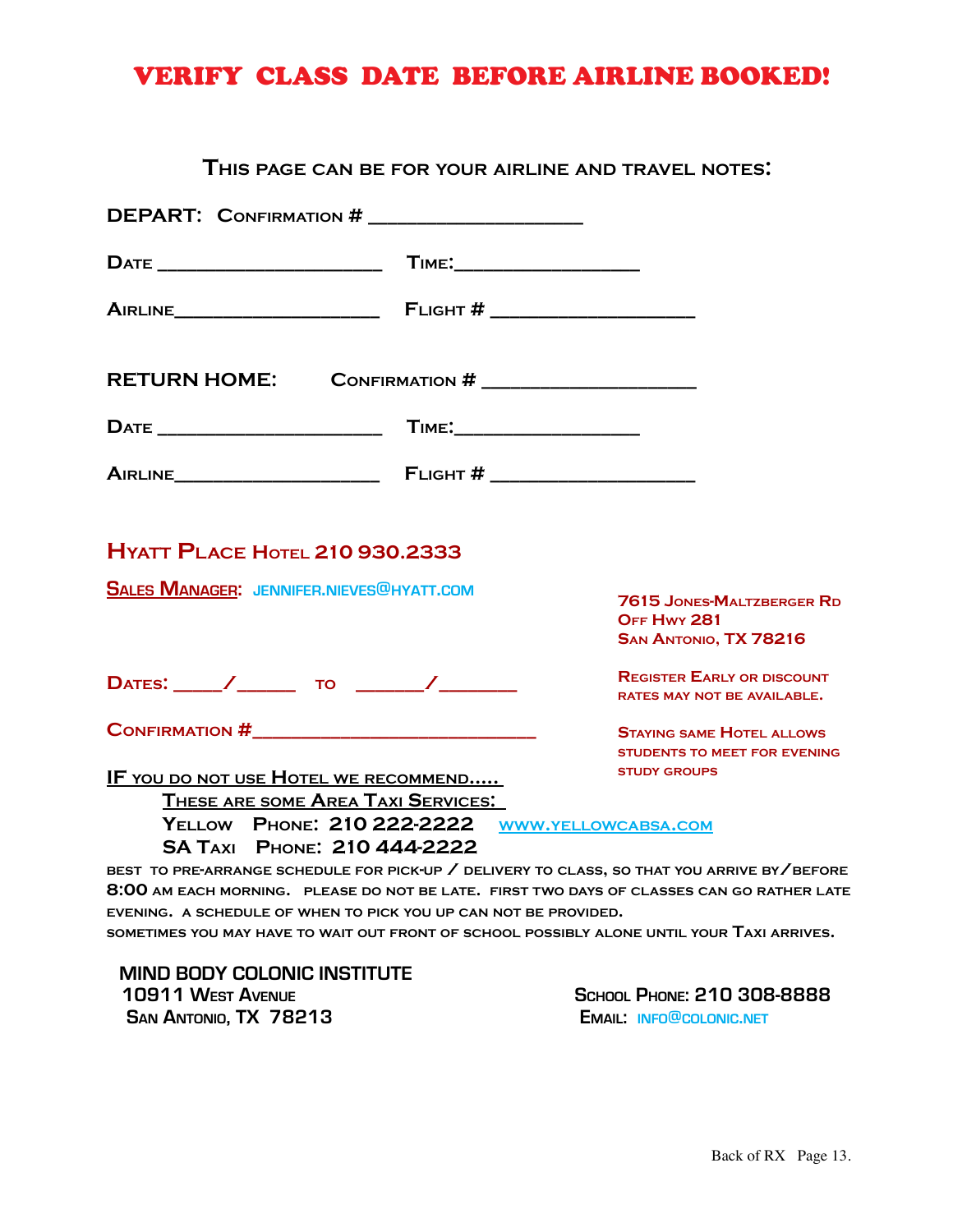|  | $CITY$ $ZIP$ $ZIP$                                                                |                                                                                  |  |  |
|--|-----------------------------------------------------------------------------------|----------------------------------------------------------------------------------|--|--|
|  | Province Country Country Birth Date NickName                                      |                                                                                  |  |  |
|  |                                                                                   |                                                                                  |  |  |
|  | International Please provide Phone and Fax Number with Country code - 011 +       |                                                                                  |  |  |
|  |                                                                                   |                                                                                  |  |  |
|  | <b>BRING COPIES OF FOLLOWING REOUIRED TO COMPLETE I-ACT CERTIFICATION COURSE:</b> |                                                                                  |  |  |
|  |                                                                                   |                                                                                  |  |  |
|  |                                                                                   |                                                                                  |  |  |
|  |                                                                                   |                                                                                  |  |  |
|  | <b>BRING COPIES OF FOLLOWING RELATED To HEALTH CARE (IF You have them)</b>        |                                                                                  |  |  |
|  |                                                                                   |                                                                                  |  |  |
|  |                                                                                   |                                                                                  |  |  |
|  |                                                                                   |                                                                                  |  |  |
|  |                                                                                   |                                                                                  |  |  |
|  | How did you find us or who referred you to our school? __________________________ |                                                                                  |  |  |
|  | Please Print NAME to appear on "CERTIFICATE of TRAINING"                          |                                                                                  |  |  |
|  |                                                                                   | I hereby acknowledge I have read the Colonic Network Training Enrollment Packet: |  |  |

**Previously Trained at a LIBBE School - YOU may attend Free LIBBE Review in San Antonio!**

**PAGE ONE of THREE PAGES to be returned**

**1091 Page 14. (One of Three Enrollment)**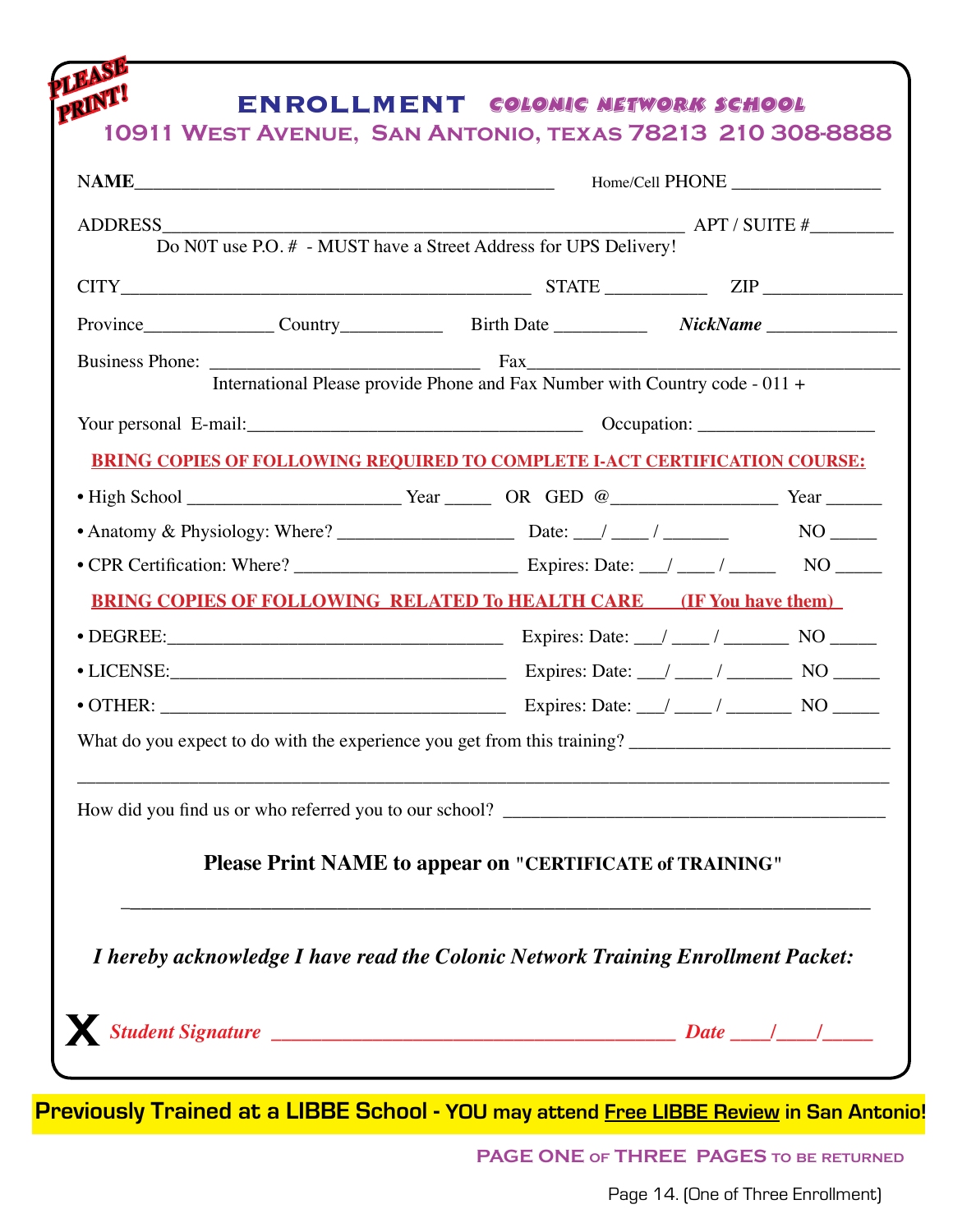# **Enrollment for LIBBE Class**

| <b>STUDENT NAME</b>                                          |                                                                                           | DATE $\sqrt{ }$                                        |  |
|--------------------------------------------------------------|-------------------------------------------------------------------------------------------|--------------------------------------------------------|--|
|                                                              | I AM ENROLLING FOR MAY 16 - 20, 2017 LIBBE ONLY CLASS                                     |                                                        |  |
|                                                              | I AM ENROLLING FOR JULY 25 - 29, 2017 LIBBE ONLY CLASS                                    |                                                        |  |
|                                                              | I AM ENROLLING FOR SEPTEMBER PENDING LIBBE ONLY CLASS                                     |                                                        |  |
|                                                              | ADDITIONAL STUDENT FROM SAME CENTER ATTENDING SAME TIME - ENROLL EARLY \$200.00 DISCOUNT! |                                                        |  |
|                                                              |                                                                                           |                                                        |  |
| <b>ENROLL EARLY</b><br>60 + DAYS BEFORE<br><b>CLASS DATE</b> | <b>ENROLL EARLY</b><br>30 + DAYS BEFORE<br><b>CLASS DATE</b>                              | <b>ENROLL</b><br><b>29 DAYS BEFORE</b><br>NO DISCOUNTS |  |
| \$1,000.00                                                   | \$1,250.00                                                                                | $$1,500.00$ $\_$                                       |  |
| <b>DEPOSIT \$800.00</b>                                      | <b>DEPOSIT \$800.00</b>                                                                   | <b>FULL PAYMENT</b>                                    |  |

 **Trade Ins or Re-Furbished Systems: LIBBE class enrollment fee included in price. please provide <sup>a</sup> minimum deposit of \$4,000.00 with re-furb purchase paperwork. thank you.**

**For a LIMITED TIME: INCLUDES \$150.00 FIRST YEAR I-ACT MEMBERSHIP FOR "NEW" MEMBERS. REQUIRES NEW MEMBERS TO PURCHASE THE MAL-PRACTICE INSURANCE - (IN US \$179.00 PER YEAR) I-ACT COURSE INCLUDES 2 year CPR CERTIFICATION**

# **Enrollment for I-ACT Certification Course**

**Second Week I-ACT Course to Become I-ACT Certified**

 **TUITION for Second Week I-ACT certification course is additional \$1,200.00**

 **I have a Certificate showing I previously completed 50 hours of LIBBE Hands on. \_\_\_\_\_\_** 

**I am Enrolling for May 21 - 25, 2017 I-ACT Course** 

**I AM ENROLLING FOR JULY 30 - AUG. 3, 2017 I-ACT COURSE** 

student brings copy/proof of **basic A&P transcript to complete pre-requisite during 2nd week of Course.** 

OR FOR BASIC A&P course there is an additional fee of \$200.00 for Transcript and Test Fees.

## **DEPOSIT / PAYMENTS BY MASTER or VISA CREDIT CARDS - PLEASE COMPLETE AUTHORIZATION FORM - NEXT PAGE.**

**PAGE TWO OF THREE PAGES** Page 15.

**10911 West Avenue • San Antonio, Texas 78213 • 210 308-8888 • Fax: 210 349-5679**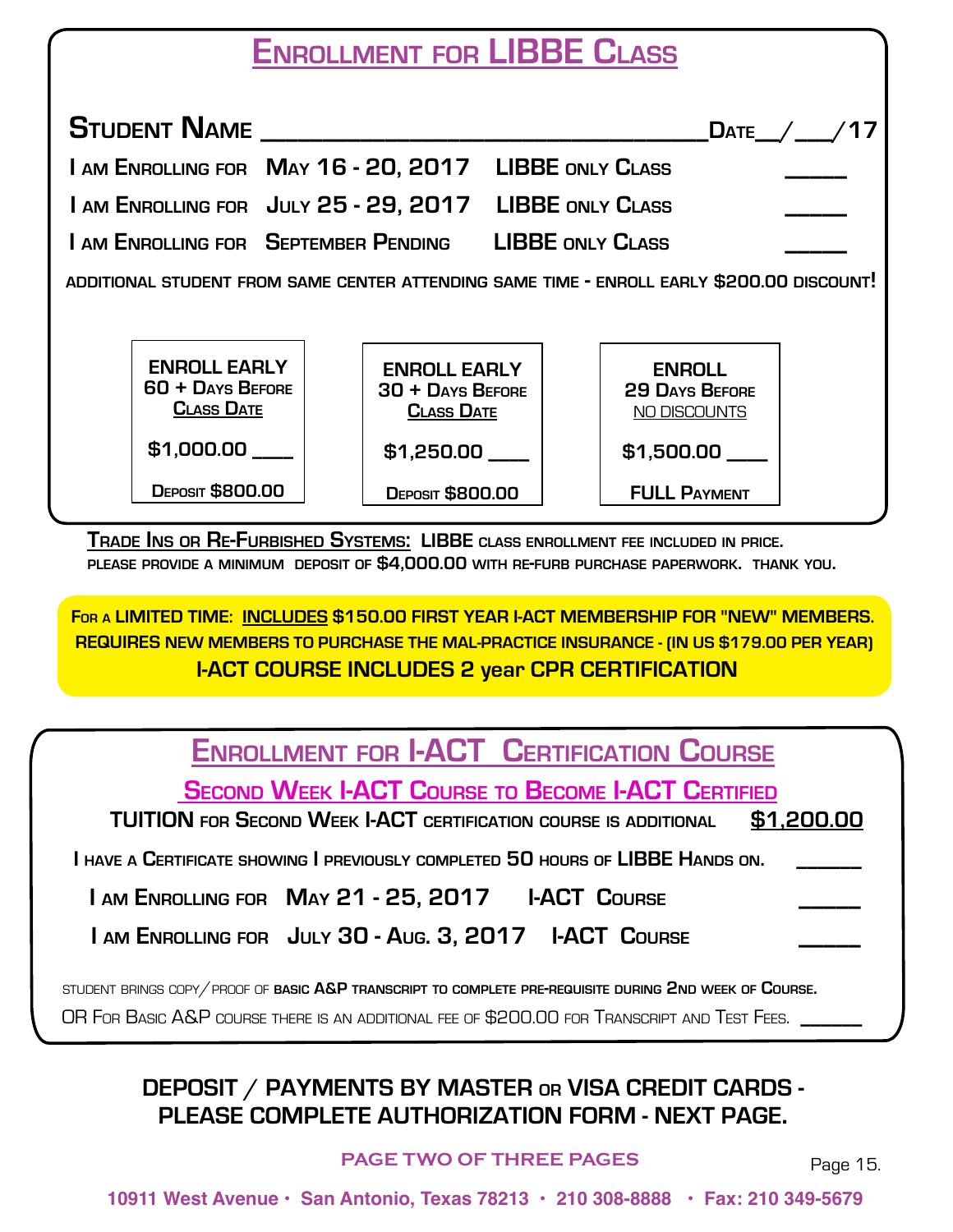## **PLEASE COMPLETE CREDIT CARD AUTHORIZATION FORM**

TRAINING DEPOSITS BY MASTER OR VISA CARDS AT NO FEE • AMERICAN EXPRESS WILL BE 5% PROCESSING FEE.

| Expiration $\frac{1}{\sqrt{2\pi}}$ Security code $\frac{1}{\sqrt{2\pi}}$ Zip |
|------------------------------------------------------------------------------|
|                                                                              |
| Phone # of Card Holder _____ _____ _____ _______                             |
| CARD Holder Signature Authorizes Payment of \$_____________                  |
|                                                                              |

## **PLEASE Scan / Email All Three Pages To: info@colonic.net Or FAX: 210 349-5679**

**For those not fluent in English, You must Bring your own Translator and there is <sup>a</sup> fee of \$250.00**

**Partial Refund Policy:** Written notice must be sent a minimum of Five (5) days before Class Date.

**Non-Refundable:** \$300.00 or Student must provide written Notice to attend the very next scheduled Class.

**NOTICE:** We do NOT provide Job Placement or Employment Guarantees as part of training.

WE RESERVE THE RIGHT TO REFUSE SERVICE OR TRAINING TO ANYONE THAT DISRUPTS OR CAUSES ISSUES.

|       | <b>Your Emergency Contact:</b> |  |
|-------|--------------------------------|--|
| Name: |                                |  |
| Phone |                                |  |
|       | Relationship                   |  |

#### **PAGE THREE OF THREE ENROLLMENT**

Page 16.

**10911 West Avenue • San Antonio, Texas 78213 • 210 308-8888 • Fax: 210 349-5679**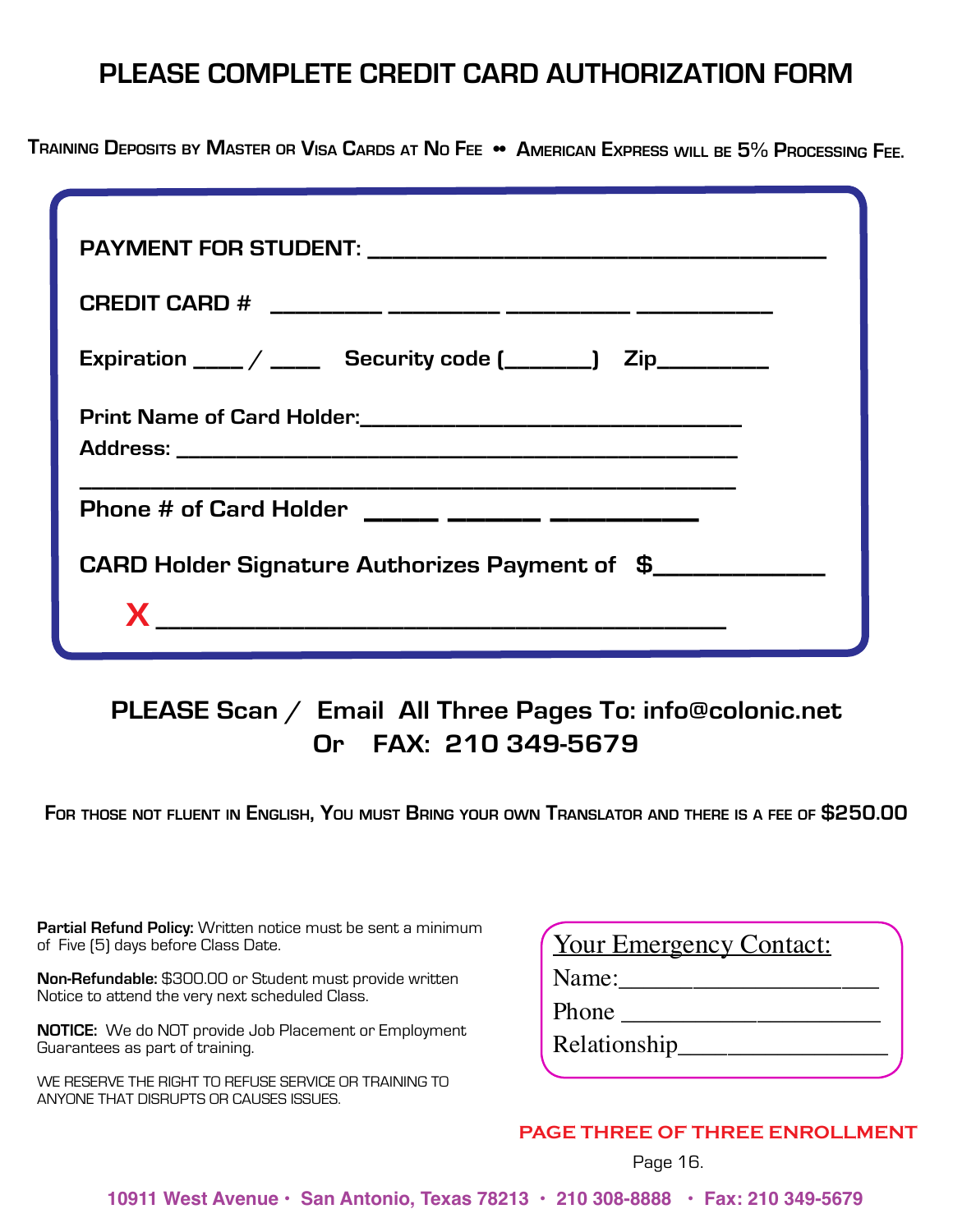*OR Checks Mailed To:* **Colonic Network School 10911 West Avenue San Antonio, TX 78213**

210 308-8888 office **210 349-5679 fax**

![](_page_16_Picture_2.jpeg)

info@colonic.net

#### **FOR PERSONAL or BUSINESS CHECKS.**

*Enrollment & Check must arrive at least 8 Business Days before class starts.*

### **CASHIERS CHECKS PROCESSED QUICKLY.**

**FOR MASTER CARD / VISA CREDIT CARDS PAYMENTS PLEASE COMPLETE AND SIGN AUTHORIZATION ON NEXT PAGE. (American Express Cards - Will Add 5% Processing Fee.)**